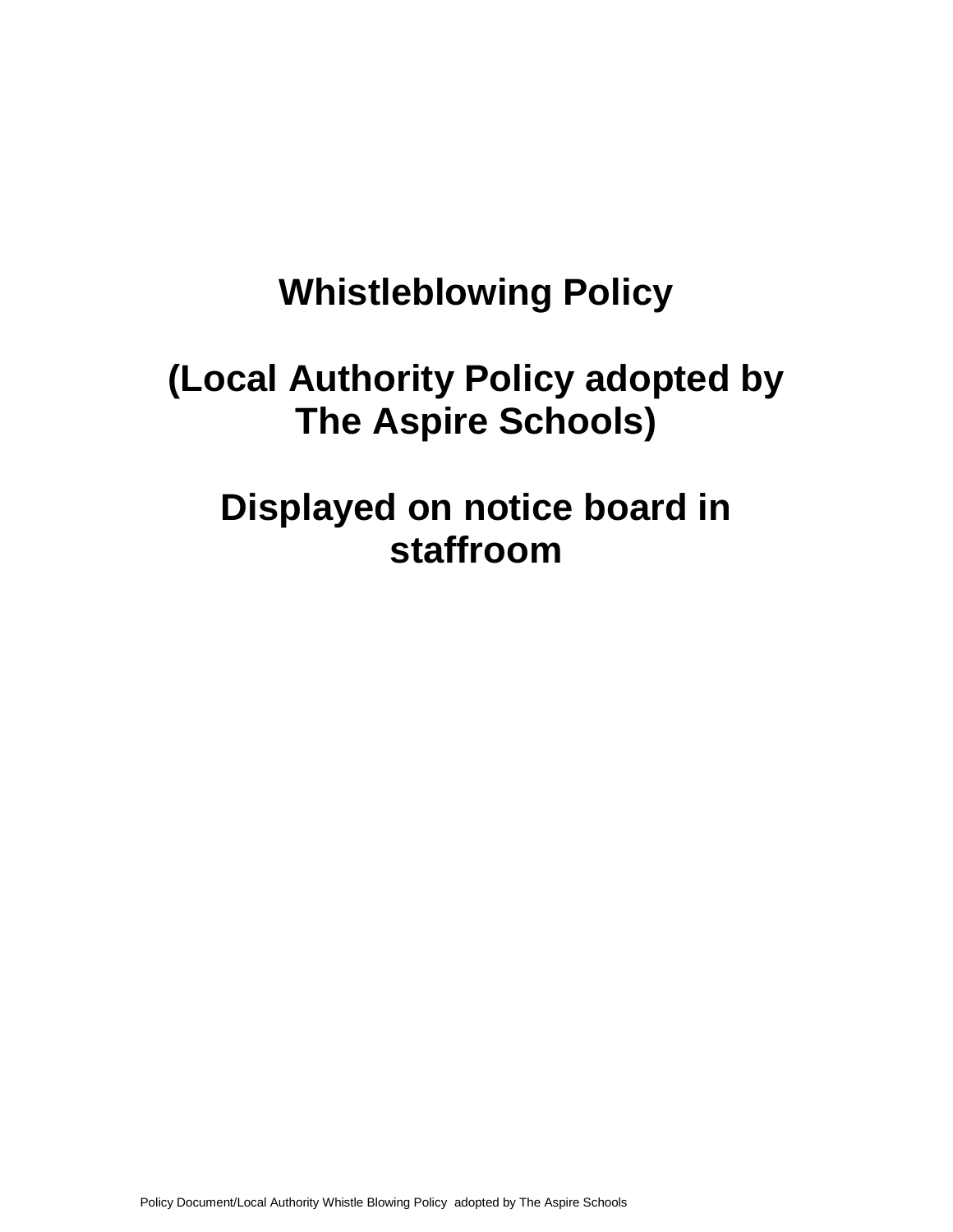# **CONTENTS**

| 1. | Introduction                                                                                                                                                                                                                          |                                                                                | Page<br>$\overline{2}$     |
|----|---------------------------------------------------------------------------------------------------------------------------------------------------------------------------------------------------------------------------------------|--------------------------------------------------------------------------------|----------------------------|
| 2. | Scope                                                                                                                                                                                                                                 |                                                                                | 3                          |
| 3. | <b>Policy and Procedure Objectives</b>                                                                                                                                                                                                |                                                                                | 3                          |
| 4. | Roles and Responsibilities                                                                                                                                                                                                            |                                                                                | 4                          |
| 5. | Safeguards                                                                                                                                                                                                                            |                                                                                | 4                          |
|    | <b>Harassment or Victimisation</b><br>Confidentiality<br>$\bullet$<br><b>Anonymous Allegations</b><br><b>Untrue Allegations</b><br>$\bullet$                                                                                          |                                                                                | 4<br>5<br>5<br>5           |
| 6. | How to raise a Concern – The Procedure                                                                                                                                                                                                |                                                                                | 5                          |
|    | Who to contact<br>$\bullet$<br><b>Independent Advice</b><br>How the School will respond<br>$\bullet$<br>$\bullet$<br>alleged concerns have been raised<br>How the matter can be taken further<br>$\bullet$<br>Monitoring<br>$\bullet$ | Communication with the person against whom                                     | 6<br>6<br>6<br>7<br>7<br>8 |
|    | <b>Appendices:</b><br>1.<br>2.<br>3.                                                                                                                                                                                                  | <b>Definitions</b><br>Legislation<br><b>Confidential Reporting Form (CRF1)</b> | 9<br>10/11                 |

**'INDIVIDUAL' IS USED THROUGHOUT THE POLICY AND PROCEDURE AND IT APPLIES TO ALL EMPLOYEES AND THOSE CONTRACTORS WORKING IN THE SCHOOL, FOR EXAMPLE AGENCY STAFF. IT ALSO COVERS SUPPLIERS AND THOSE PROVIDING SERVICES UNDER CONTRACT WITH THE SCHOOL.** *THE POLICY AND PROCEDURE ALSO APPLIES TO VOLUNTEERS, GOVERNORS AND OTHERS NOT WITHIN AN EMPLOYMENT CONTRACT, ALTHOUGH THE PROVISIONS OF THE PUBLIC INTEREST DISCLOSURE ACT DO NOT PROTECT THEM.*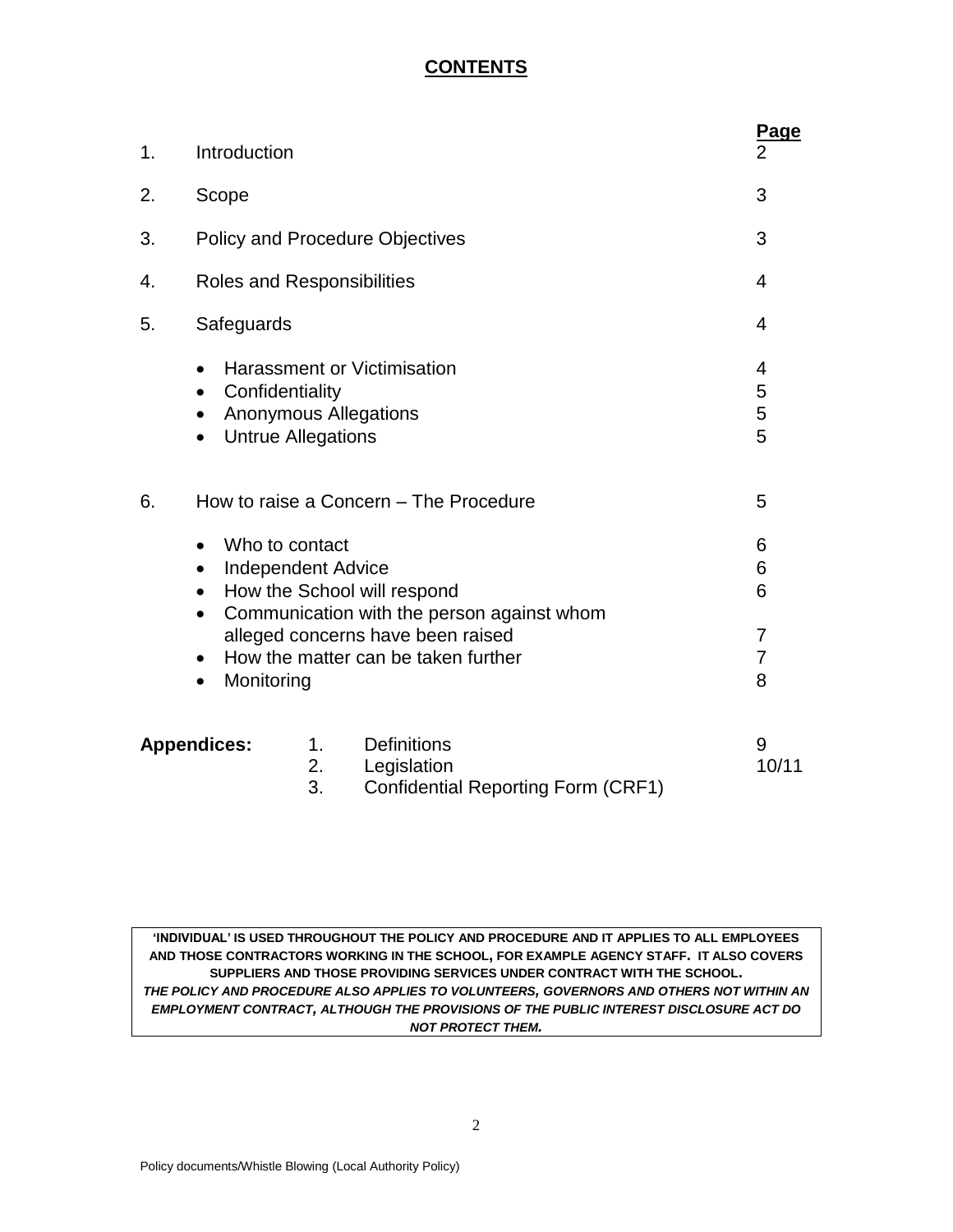## **1. INTRODUCTION**

The Public Interest Disclosure or "Whistleblowing" Act came into force in July 1999. "Whistleblowing" is about accountability and responsibility.

This may cover something that:

- $\triangleright$  makes you feel uncomfortable in terms of known standards, your experience or the standards you believe the school subscribes to
- $\triangleright$  is against the Council's Standing Orders and school policies
- $\triangleright$  falls below established standards of practice
- $\triangleright$  amounts to improper conduct

The earlier concern is expressed the easier it is to take action.

Serious concerns include:

- $\triangleright$  conduct which is an offence or a breach of law
- $\triangleright$  disclosures related to miscarriages of justice
- $\triangleright$  health and safety risks, including risks to the public or employees
- $\triangleright$  damage to the environment
- $\triangleright$  the unauthorised use of public funds
- $\triangleright$  possible fraud and corruption
- $\triangleright$  other unethical conduct.
- $\triangleright$  Falsifying statutory returns
- $\triangleright$  Breach of statutory legislation
- $\triangleright$  Safeguarding concerns should be raised with the Wirral Safeguarding Board through the Local Authority designated officer

This school is committed to the highest possible standards of openness, probity and accountability. In line with that commitment we expect employees, and others that we deal with, who have serious concerns about any aspect of school life to come forward and voice those concerns. Individuals are often the first to realise that there may be something seriously wrong within the school. However they may not feel able to express their concerns because they believe that speaking up would be disloyal to their colleagues or to the school. They may also fear harassment or victimisation. They may feel it would be easier to ignore the concern rather than report what may just be a suspicion of malpractice.

In the majority of cases, individuals with concerns will share those concerns with a member of the school's senior management team but it is recognised that certain cases will have to proceed on a confidential basis. The Policy and Procedure makes it clear that individuals can follow the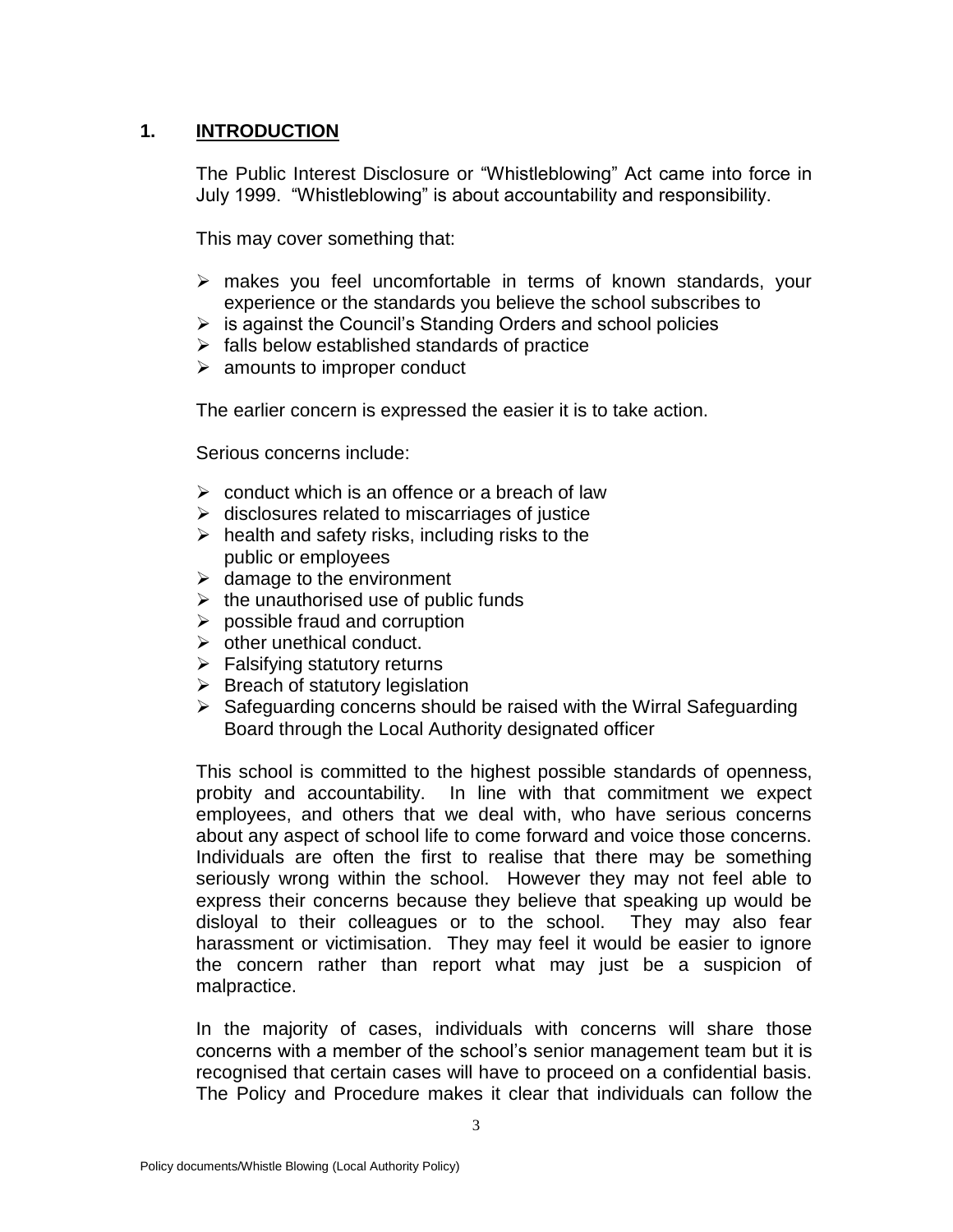procedure without fear of reprisals. It is intended to encourage and enable all individuals to raise serious concerns **within** the school to maintain public confidence, rather than overlooking a concern, or 'blowing the whistle' outside of school.

The overriding concern is that it would be in the public interest for the malpractice or concern to be corrected and, if appropriate, sanctions applied.

#### **2. SCOPE**

The Policy and Procedure applies to all school employees and contractors working for the school. It also applies to volunteers, governors and others not within an employment contract, including ex-employees, although the provisions of the Public Interest Disclosure Act do not protect them.

It is **not** to be used by individuals who are aggrieved about their personal position. The school's Grievance Procedure should be used under those circumstances.

**It is not to be used by individuals who have concerns over child protection issues. These concerns should be dealt with under the LA's Child Protection Procedures.**

## **3. POLICY AND PROCEDURE OBJECTIVES**

The Policy and Procedure aims to:-

- $\triangleright$  ensure that serious concerns and malpractice are identified, investigated and corrected.
- $\triangleright$  encourage individuals to feel confident in raising serious concerns and to question and act upon concerns about practice.
- $\triangleright$  provide avenues for individuals to raise those concerns and receive feedback on any action taken.
- $\triangleright$  ensure that individuals receive a response to their concerns and that they are aware of how to pursue them if they are not satisfied.
- $\triangleright$  reassure individuals that they will be protected from possible reprisals or intimidation if they have a reasonable belief that they have made any disclosure in good faith.
- $\triangleright$  minimise any difficulties experienced as a result of raising a concern, e.g. if an individual is required to give evidence in criminal or disciplinary proceedings the school will arrange for advice and support.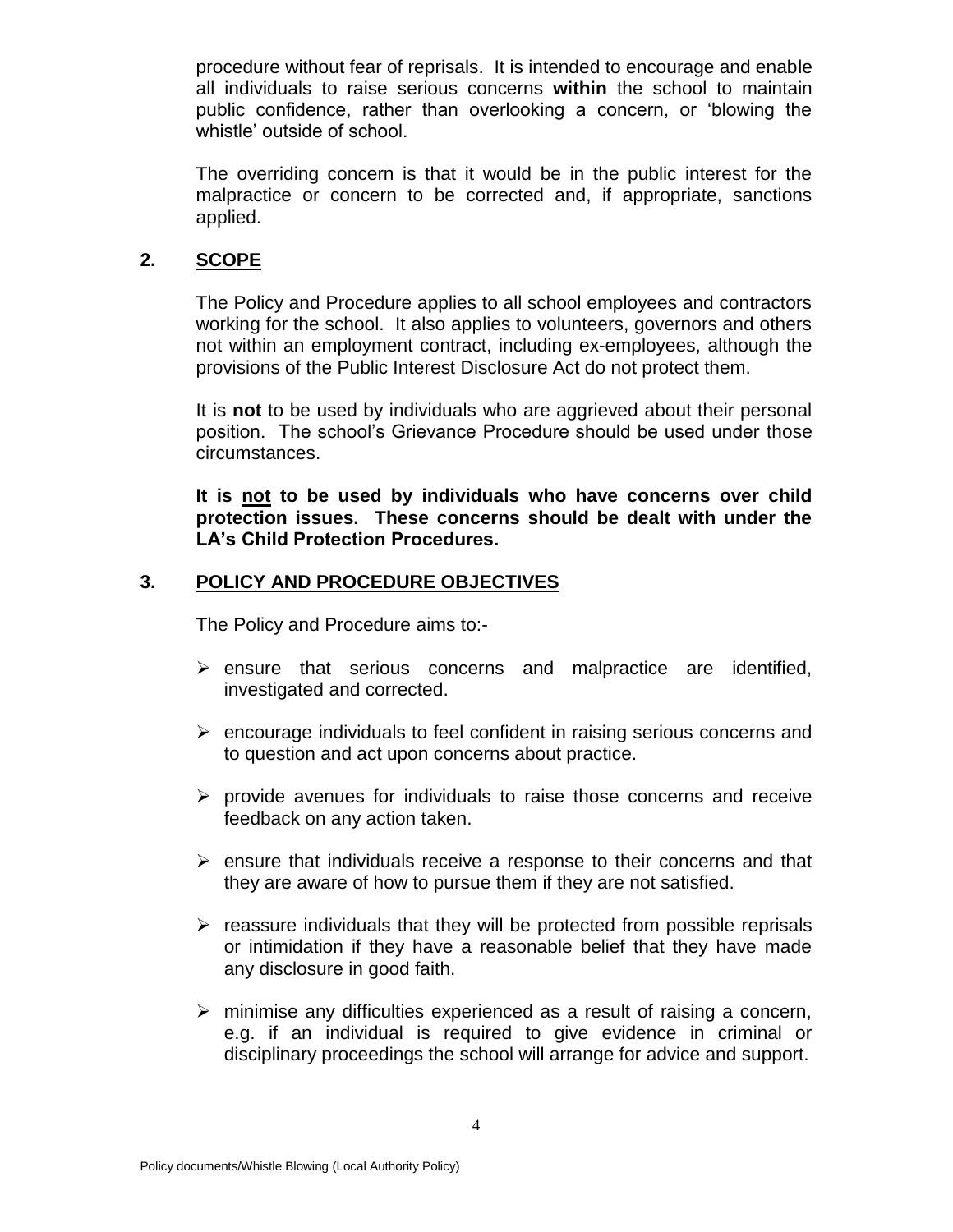$\triangleright$  ensure that individuals against which malicious allegations have been made are supported.

# **4. ROLES AND RESPONSIBILITIES**

# **GOVERNING BODY AND HEADTEACHER (include DCS / Head of Legal Services/District Auditor**

- $\triangleright$  To establish a culture whereby all individuals fully understand that it is safe and accepted to raise whistleblowing concerns.
- $\triangleright$  To actively want and expect individuals to raise whistleblowing concerns.
- $\triangleright$  To ensure that victimisation of anyone who uses the "Whistleblowing" procedure is not tolerated.

# **HEADTEACHER/CHAIR OF GOVERNORS**

The governing body has designated the Headteacher to specifically deal with matters concerning "Whistleblowing".

If the concern is about the Headteacher, then the designated person is the Chair of Governors. If the concern is about the Chair of Governors, then the designated person is the Director of Children's Services.

Their responsibilities are to:

- $\triangleright$  Reassure and support individuals to use these procedures.
- $\triangleright$  Receive concerns raised by individuals.
- $\triangleright$  Respect an individual's request that a concern is raised in confidence.
- $\triangleright$  Ensure that they effectively communicate with individuals.
- $\triangleright$  Record concerns on the school's Confidential Reporting Form (CRF1 see Appendix 3).
- $\triangleright$  Carry out an initial assessment.
- Acknowledge the concern to the person raising it, within **ten working days** of it being raised; indicate how it is proposed to deal with the matter; estimate how long it will take to provide a final response; advise whether any initial enquiries have been made and supply information on individual support mechanisms (see Appendix )
- Inform, **where appropriate**, the person against whom alleged concerns have been raised of the nature of the concerns and how it is proposed to deal with the matter.

# **5. SAFEGUARDS**

# **Harassment or Victimisation**

The school recognises that the decision to report a whistleblowing concern can be a difficult one to make, not least because of the fear of reprisal from those responsible.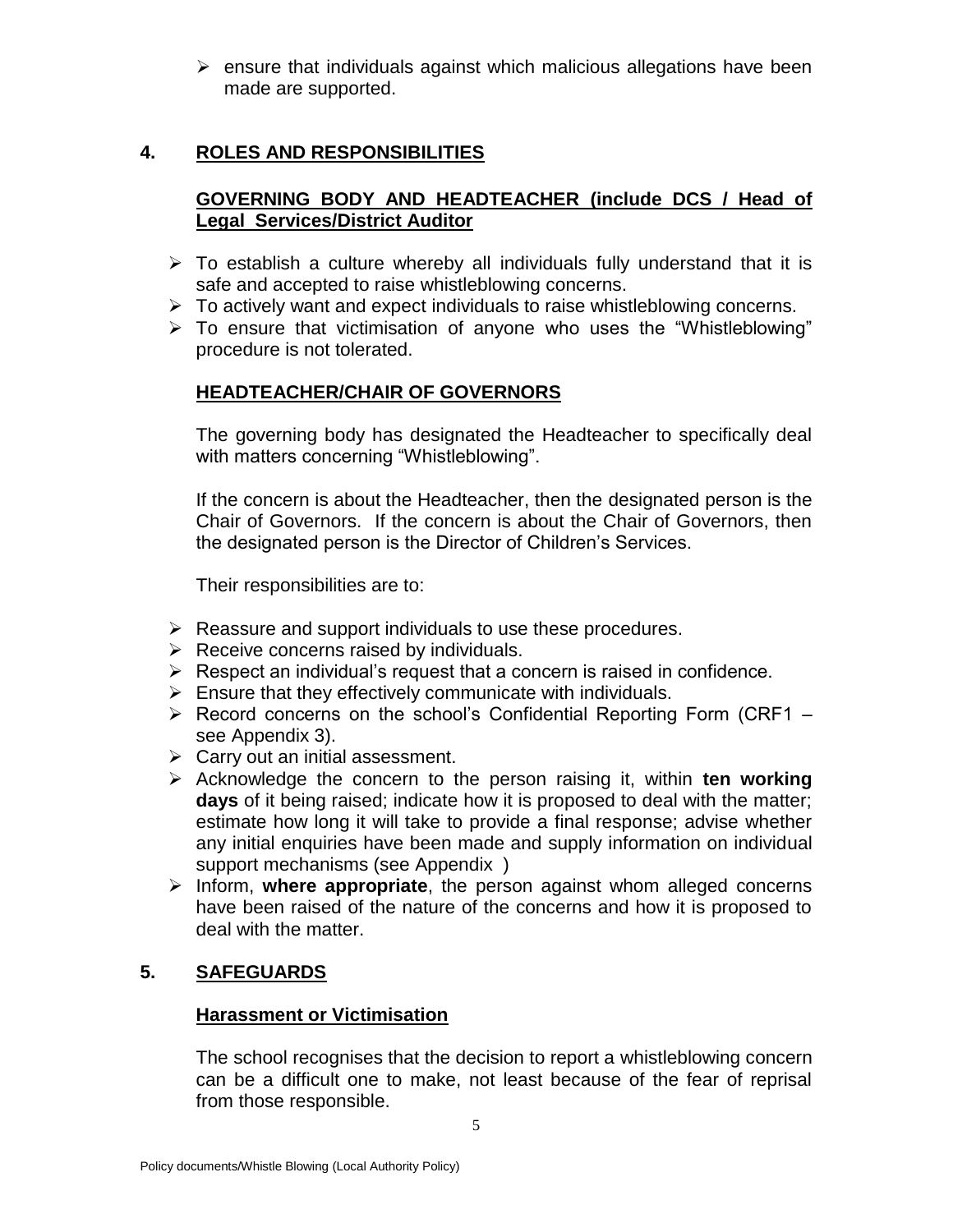Harassment, victimisation or subsequent discrimination or disadvantage of anyone raising a genuine concern will not be tolerated when individuals are acting in good faith and the school will take action to protect such individuals. This assurance does not include anyone who maliciously raises a matter they know is untrue.

#### **Confidentiality**

The school will do its best to protect a person's identity when they raise a concern and do not want their name to be disclosed. It should be appreciated, however, that after an investigation has been conducted as a result of "whistleblowing", it is likely that the source of the information may be revealed or a signed statement may be required as part of the evidence or evidence may be needed in a Court of Law.

## **Anonymous Allegations**

The school encourages individuals to put their names to allegations. Concerns expressed anonymously are much less powerful but they will be considered.

The factors to be taken into account would include the:

- $\triangleright$  seriousness of the issues raised
- $\triangleright$  credibility of the concern; and
- $\triangleright$  likelihood of confirming the allegation from attributable sources.

#### **Untrue Allegations**

If an individual makes an allegation in good faith, but it is not confirmed by the investigation, no action will be taken against them.

If, however, it becomes apparent from the investigation that the individual making the disclosure has acted frivolously, maliciously or for personal gain, that individual may be subject to disciplinary action.

# **6. HOW TO RAISE A CONCERN – THE PROCEDURE**

Concerns may be raised verbally or in writing. The concern will be formally recorded on form CRF1 and the matter will be treated as confidential.

Individuals who wish to make a written report should include:

- $\triangleright$  the background and history of the concern (giving relevant dates)
- $\triangleright$  the reason why they are particularly concerned about the situation.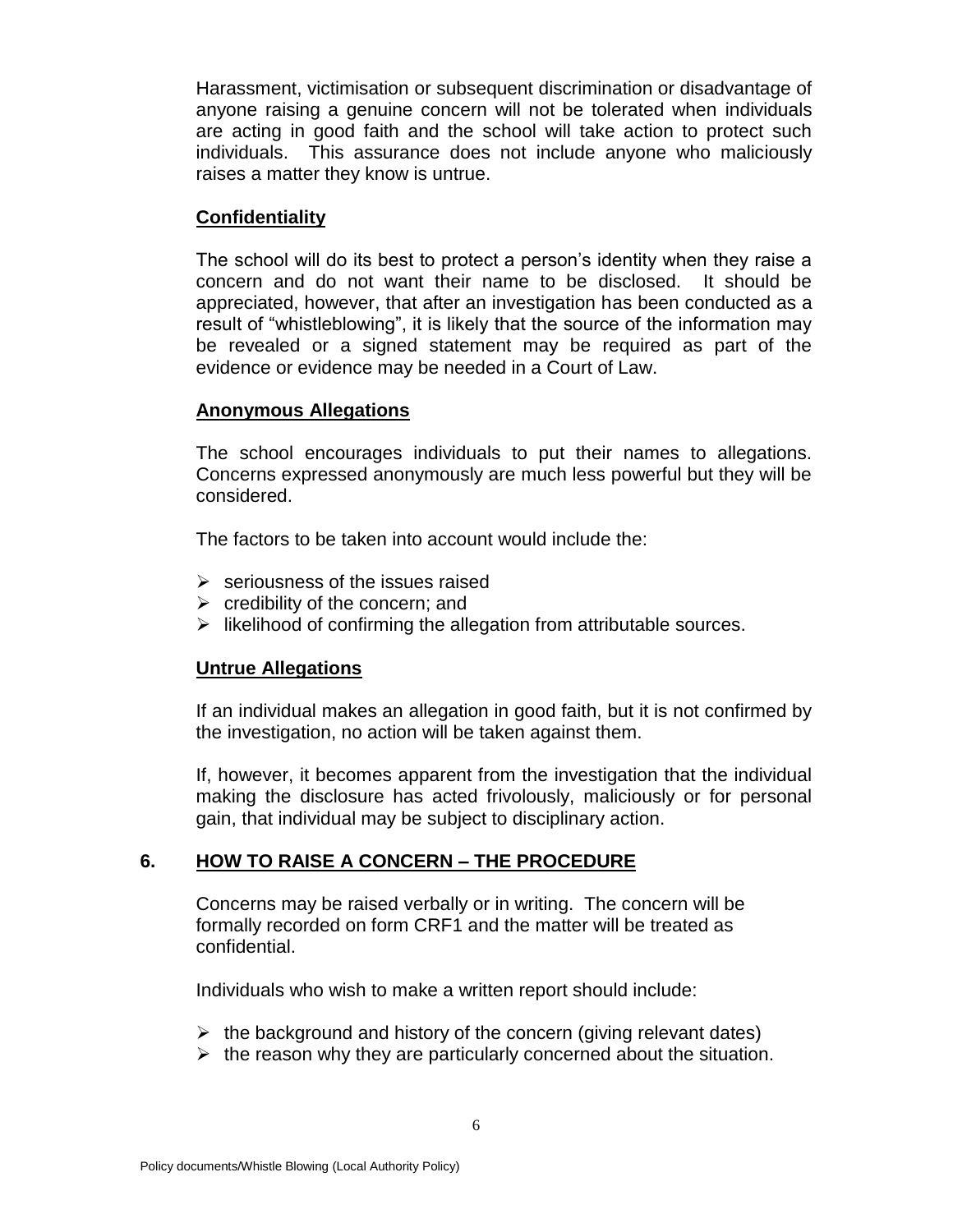Although individuals are not expected to prove beyond doubt the truth of an allegation, they will need to demonstrate to the person contacted that there are reasonable grounds for their concern.

## **WHO TO CONTACT**

In most circumstances the concern will be raised with the Headteacher (see Section 4).

**If, due to the seriousness and sensitivity of the issues involved, or the individual is not satisfied with the response, they can contact:**

- Director of Children's Services
- Wirral Council's Chief Executive or Head of Legal Services
- Wirral Council's Internal Auditor

#### **If the above is inappropriate or an individual is dissatisfied with the responses then they can:**

- $\triangleright$  seek independent advice
- $\triangleright$  consider if they want to take the matter any further
- $\triangleright$  contact the District Auditor

#### **INDEPENDENT ADVICE**

Individuals may wish to talk to a teacher professional association or trade union representative. Individuals can also contact **Public Concern at Work, Tel. No. 0207 404 6609** who will give free confidential advice at any stage about how to raise a concern about serious malpractice.

#### **HOW THE SCHOOL WILL RESPOND**

The concern will be recorded using the school's Confidential Reporting Form (CRF1-See Appendix 3)

An initial assessment will be undertaken by the Headteacher\* in order to establish whether the concerns:

- $\triangleright$  may be resolved without the need for an investigation
- $\triangleright$  require urgent action being taken before any investigation is conducted
- $\triangleright$  fall within the scope of specific procedures (for example, Child Protection) and should be dealt with under those procedures
- $\triangleright$  require an investigation and, if so, what form it should take.

*The overriding principle which the school will have in mind is the public interest.*

\* Refer to Section 4.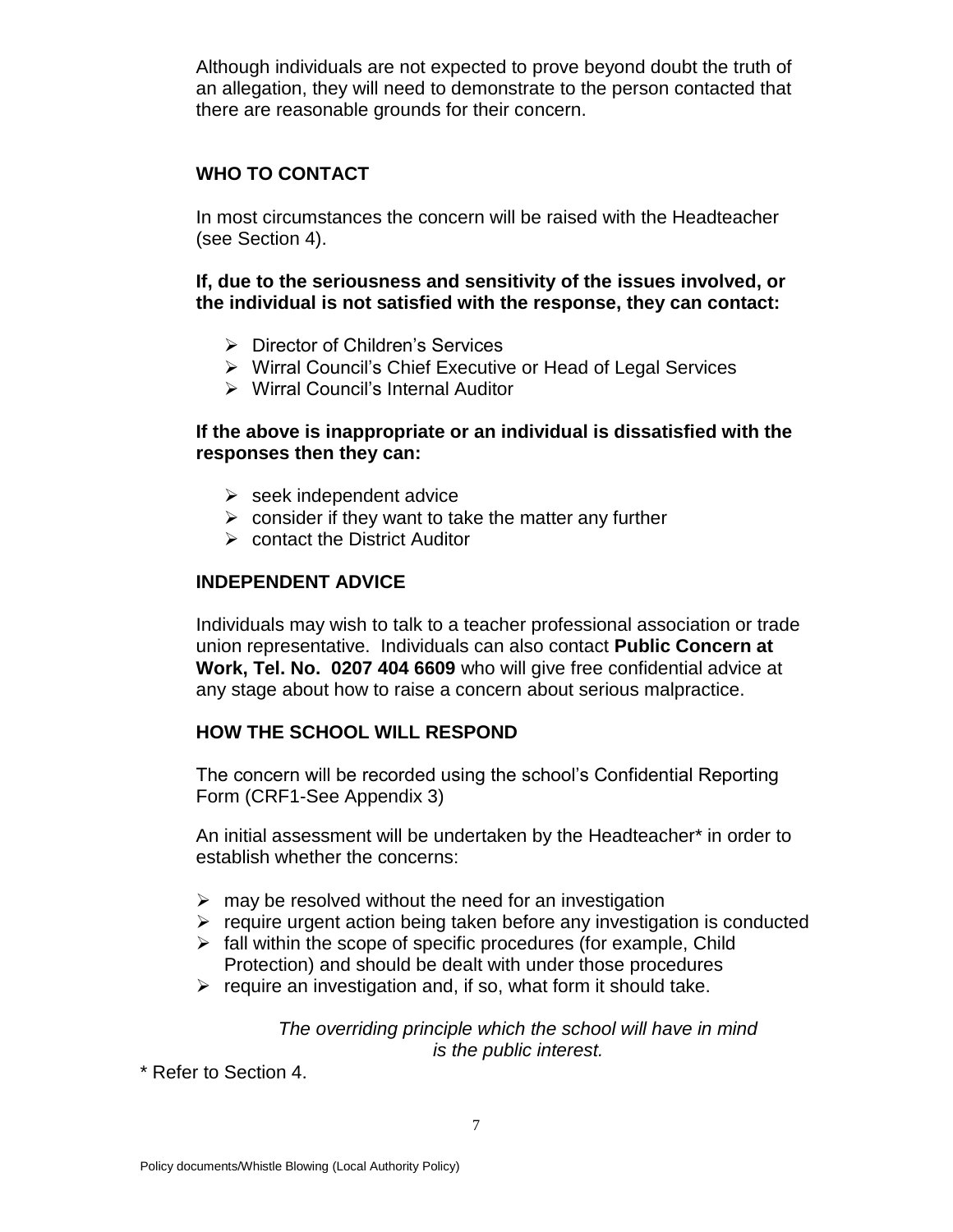The concerns may:

- $\triangleright$  be investigated by internal audit or through the school's disciplinary procedure
- $\triangleright$  be referred to the police or District Audit
- $\triangleright$  form the subject of an independent inquiry.

Within ten days of a concern being raised the individual will receive a written acknowledgement stating that the concern has been received:

- $\triangleright$  indicating how it is proposed to deal with the matter
- $\triangleright$  estimating how long it will take to provide a final response
- $\triangleright$  advising whether any initial enquiries have been made
- $\triangleright$  supplying information on individual support mechanisms
- $\triangleright$  advising whether further investigations will take place and if not, why not.

The Headteacher\* will inform the individual of the outcome of any investigation, subject to legal constraints or where this would infringe a duty of confidence owed by the school to someone else.

## **COMMUNICATION WITH THE PERSON AGAINST WHOM ALLEGED CONCERNS HAVE BEEN RAISED**

The Headteacher\* will, *where appropriate,* inform the person against whom alleged concerns have been raised of the nature of the concerns and how it is proposed to deal with the matter.

Within legal restraints, and the restraints of the investigation, information will be provided and he/she will be informed of the outcome of the investigation.

# **HOW THE MATTER CAN BE TAKEN FURTHER**

The Policy and Procedure is intended to provide individuals with an avenue **within** the school or the Council to raise concerns. If they feel it is right to take the matter outside the school or Council, the following are possible contact points.

- ▶ Teacher Professional Association
- $\triangleright$  Trade Union
- $\triangleright$  Public Concern at Work Tel.No. 0207 404 6609
- Health & Safety Executive-**Prescribed Regulator**
- Financial Services Assoc.-**Prescribed Regulator**
- Environment Agency **Prescribed Regulator**
- $\triangleright$  Police
- $\triangleright$  District Auditor
- $\blacktriangleright$
- \* Refer to Section 4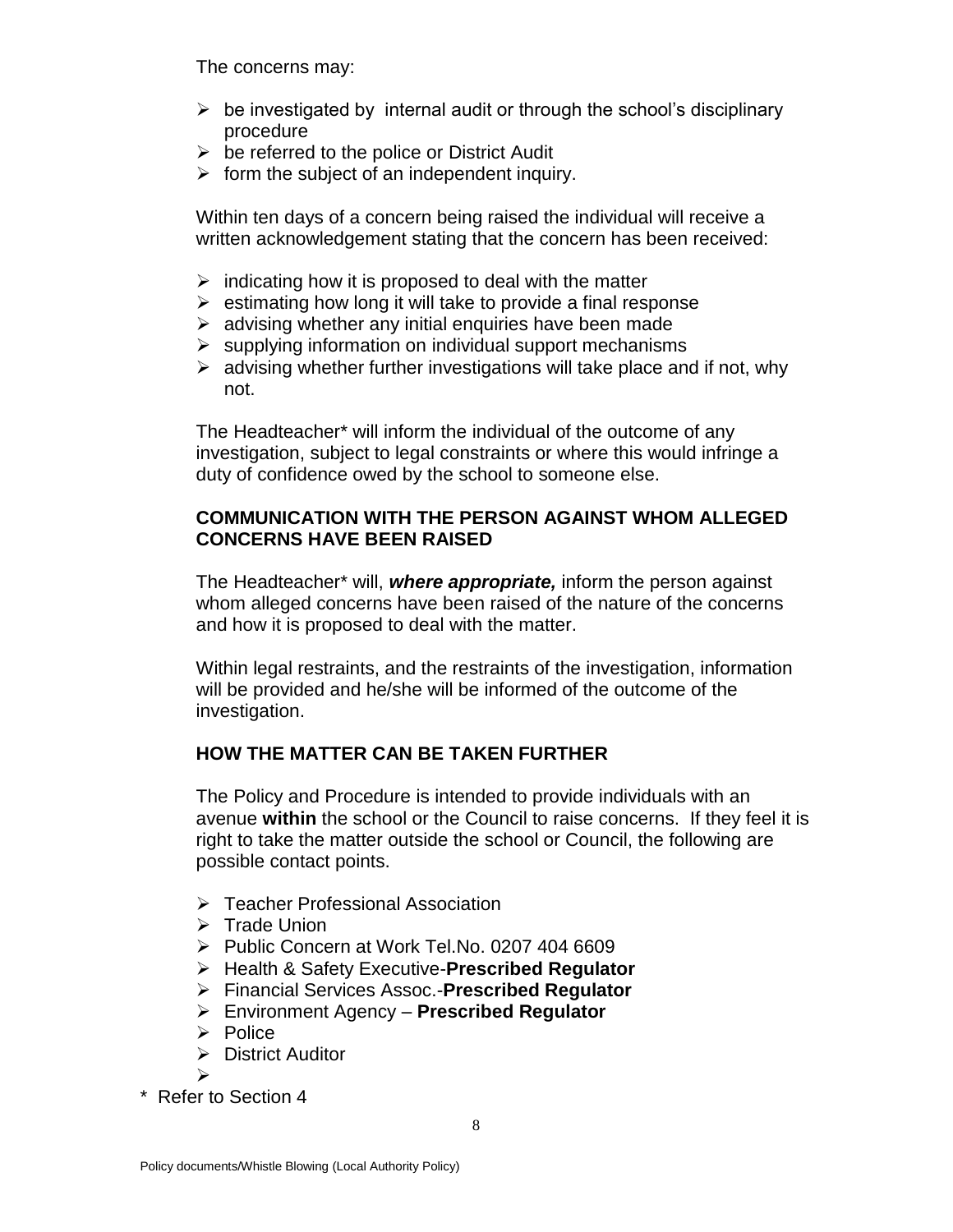If individuals do take the matter outside the school or Council, they should ensure that they are acting in good faith, and they have evidence to back up their concern and that they do not disclose confidential information.

#### **MONITORING**

Any concerns raised under the Act will be reported annually by the Headteacher to a full Governing Body meeting and by the Director of Children's Services, acting as Monitoring Officer, to Cabinet.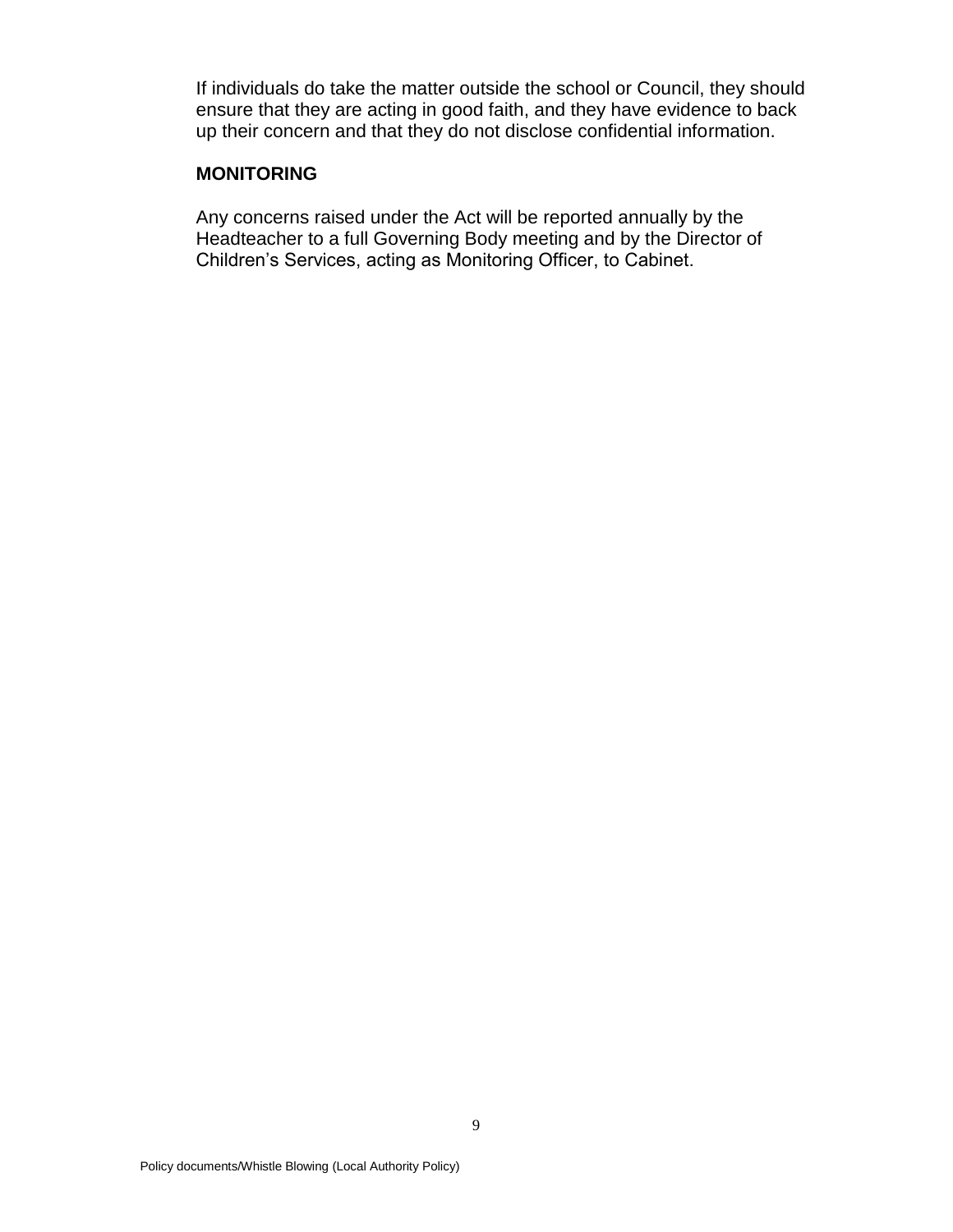# **APPENDIX 1**

# **DEFINITIONS**

**Confidential reporting and "whistleblowing"** is the raising of concerns, either internally or externally, about possible malpractice.

#### **Malpractice**

The Act applies to people at work raising genuine concerns about crime, failure to comply with any legal duty (including negligence, breach of contract, breach of administrative law), miscarriage of justice, danger to health and safety or the environment and cover-up of any of these. It applies whether or not the information is confidential and whether the malpractice is occurring in the UK or overseas.

**Individual** is used throughout the Policy and Procedure and applies to all employees and those contractors working for the school, for example agency staff. It also covers suppliers and those providing services under a contract with the school in their own premises.

*The Policy and Procedure also applies to volunteers, governors and others not within an employment contract, although the provisions of the Public Interest Disclosure Act do not protect them.*

**A Prescribed Regulator** is an external authority, prescribed by the Act with whom concerns can be raised. See the 'How the Matter Can Be Taken Further' section of the Procedure.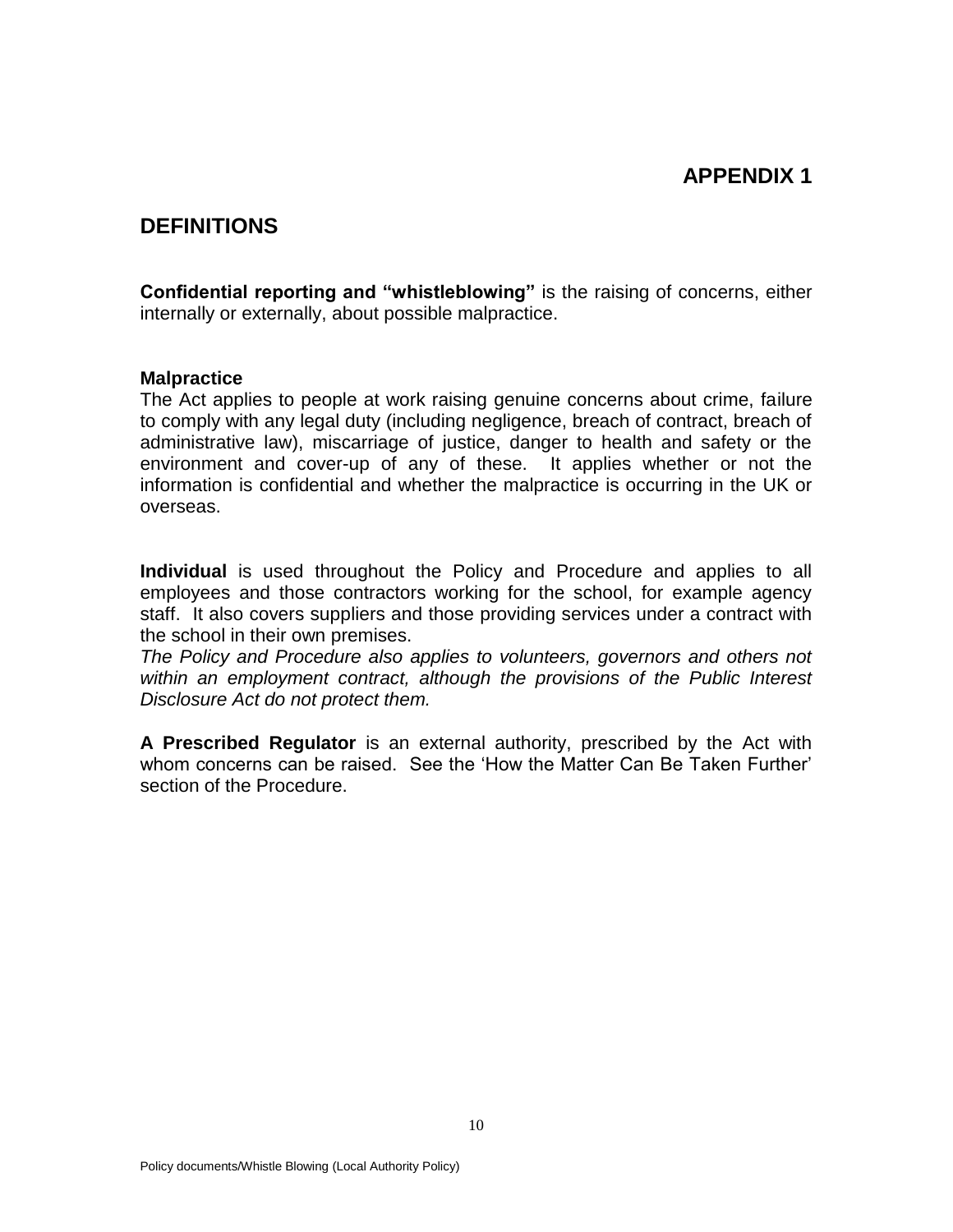# **APPENDIX 2**

# **LEGISLATION**

**The Public Interest Disclosure Act 1998** (which came into force on 2 July 1999) provides a worker with potential protection from victimisation and dismissal for making a 'qualifying disclosure'. However, the Act encourages workers to raise matters internally with employers initially and disclosures will only be protected if they meet strict legal requirements. These requirements differ depending on the person the disclosure is made to, but, generally, the worker must be acting in good faith and reasonably believe that the information disclosed falls into a defined category.

The Public Interest Disclosure Act provides its protections, primarily, by inserting new sections into the **Employment Rights Act 1996**, which is why its protection is concerned with those in an employment contract.

#### **Full Protection**

Where a worker or employee is victimised for "blowing the whistle" in breach of the Act, s/he can bring a claim at an Employment Tribunal for compensation. Awards for victimisation short of dismissal will be uncapped and based on what is just and equitable in all the circumstances.

Where an employee (but no other workers) is dismissed for "blowing the whistle", s/he may apply within 7 days for an interim order. Where the Tribunal considers that the employee is likely to win at the full hearing, it will order that s/he keeps their job or is paid their wages pending the full hearing.

#### **Individuals covered by the protection of the Act**

The usual employment law restrictions on minimum qualifying period and age do not apply. The Act does not cover the genuinely self-employed e.g. individual consultants or volunteers, although they are included and covered by this Policy and Procedure.

#### **Internal Disclosures**

A disclosure to the employer will be protected if the "whistleblower" has an honest and reasonable suspicion that malpractice has occurred, is occurring or is likely to occur. Where a third party is responsible for the malpractice, this same test applies.

#### **Regulatory Disclosures**

Special provision is made for disclosures to bodies prescribed under the Act. Such disclosures will be protected where the "whistleblower" meets the tests for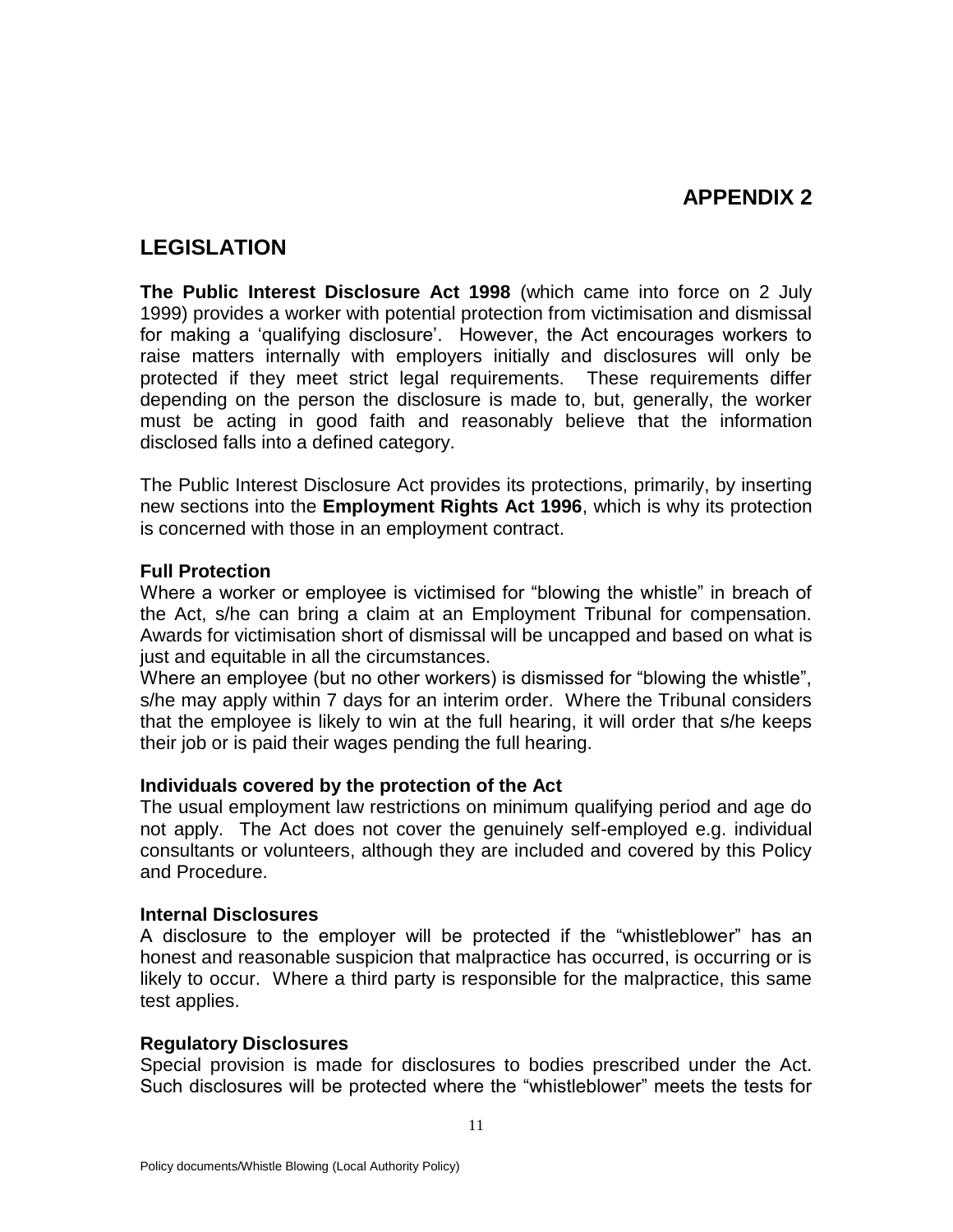internal disclosures and, additionally, honestly and reasonably believes that the information and any allegation contained in it are substantially true.

#### **Wider Disclosures**

Wider disclosures (e.g. to the police, the media, MPs, and non prescribed regulators) are protected if, in addition to the tests for regulatory disclosures, they are not made for personal gain and the following provisions are met:

- $\triangleright$  the concern must have been raised with the employer or a prescribed regulator, or
- $\triangleright$  the concern has not been raised with the employer or a prescribed regulator, because either:
	- $\triangleright$  the worker reasonably believed s/he would be victimised, if s/he did so, or
	- $\triangleright$  there is no prescribed regulator and the worker reasonably believed there would be a cover-up, or
	- $\triangleright$  the matter was exceptionally serious.

If these provisions are met and the tribunal is satisfied that the disclosure was reasonable, the "whistleblower" will be protected.

In deciding the reasonableness of the disclosure the tribunal will consider the identity of the person it was made to, the seriousness of the concern, and whether the disclosure breached a duty of confidence the employer owed a third party. Where the concern had been raised with the employer or a prescribed regulator, the tribunal will also consider the reasonableness of their response.

Finally, if the concern had been raised with the employer, the tribunal will consider whether any "whistleblowing" Policy in the organisation was or should have been used.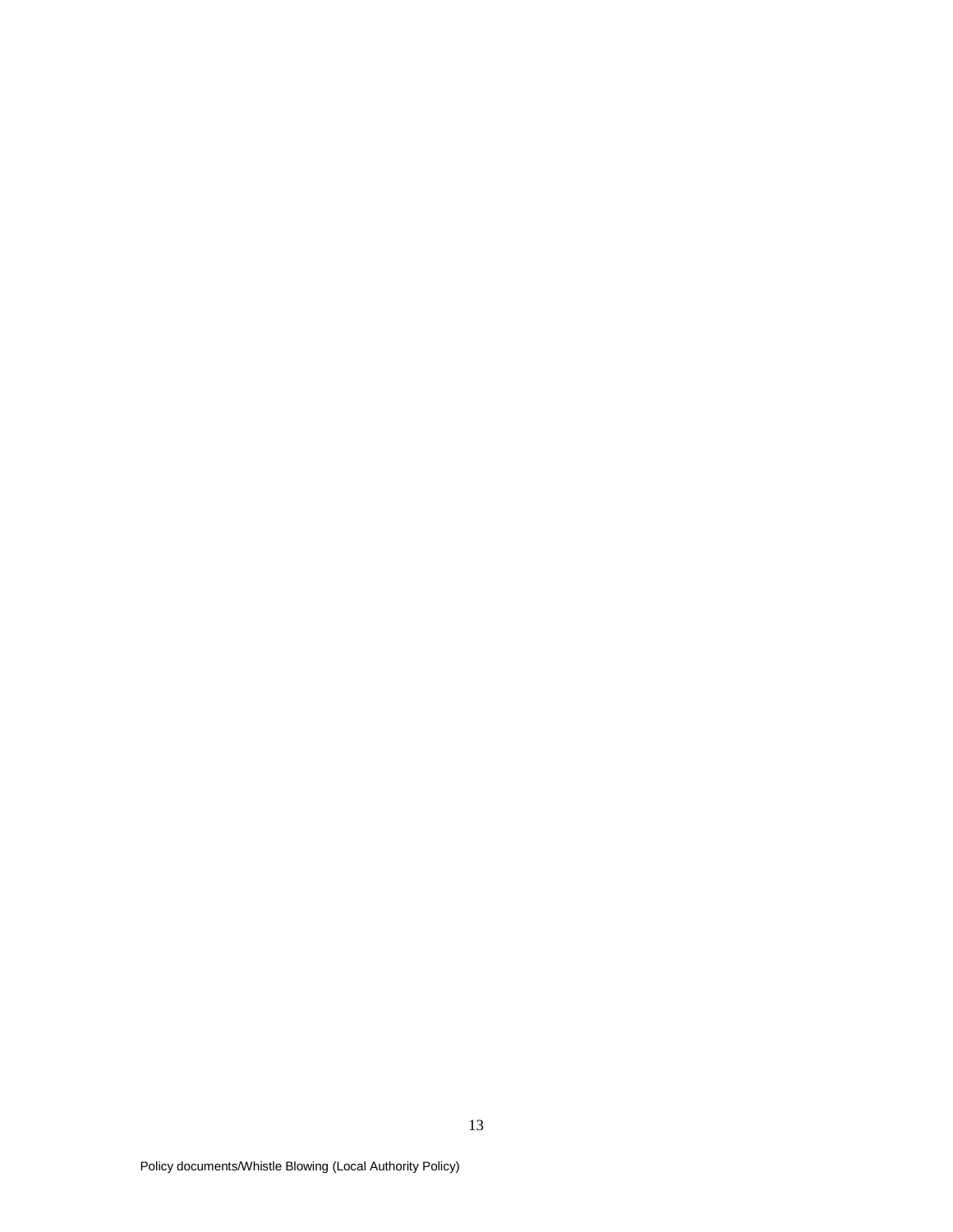

# **APPENDIX 3 Confidential Reporting Form(CRF1)**

| Does the person want this matter to be dealt<br>with in confidence? (tick box) | <b>YES</b> | <b>NO</b> |  |
|--------------------------------------------------------------------------------|------------|-----------|--|
| Person raising concern                                                         |            |           |  |
| Role/Post                                                                      |            |           |  |
| <b>Contact Address</b>                                                         |            |           |  |
|                                                                                |            |           |  |
|                                                                                |            | Tel.No:   |  |
| Date of disclosure                                                             |            |           |  |

| Background and history of the concern (giving relevant dates):                         |                 |
|----------------------------------------------------------------------------------------|-----------------|
|                                                                                        |                 |
|                                                                                        |                 |
|                                                                                        |                 |
|                                                                                        |                 |
|                                                                                        |                 |
|                                                                                        |                 |
|                                                                                        |                 |
|                                                                                        |                 |
|                                                                                        |                 |
|                                                                                        |                 |
|                                                                                        |                 |
|                                                                                        |                 |
|                                                                                        |                 |
|                                                                                        |                 |
|                                                                                        |                 |
|                                                                                        |                 |
|                                                                                        |                 |
|                                                                                        |                 |
|                                                                                        |                 |
|                                                                                        |                 |
|                                                                                        |                 |
|                                                                                        |                 |
| Have any other persons and/or organisations been contacted? (tick box)<br>$YES\square$ | NO <sub>1</sub> |
|                                                                                        |                 |
| If yes, please give details                                                            |                 |
|                                                                                        |                 |
|                                                                                        |                 |
|                                                                                        |                 |
|                                                                                        |                 |
|                                                                                        |                 |
|                                                                                        |                 |
|                                                                                        |                 |
|                                                                                        |                 |
|                                                                                        |                 |
|                                                                                        |                 |